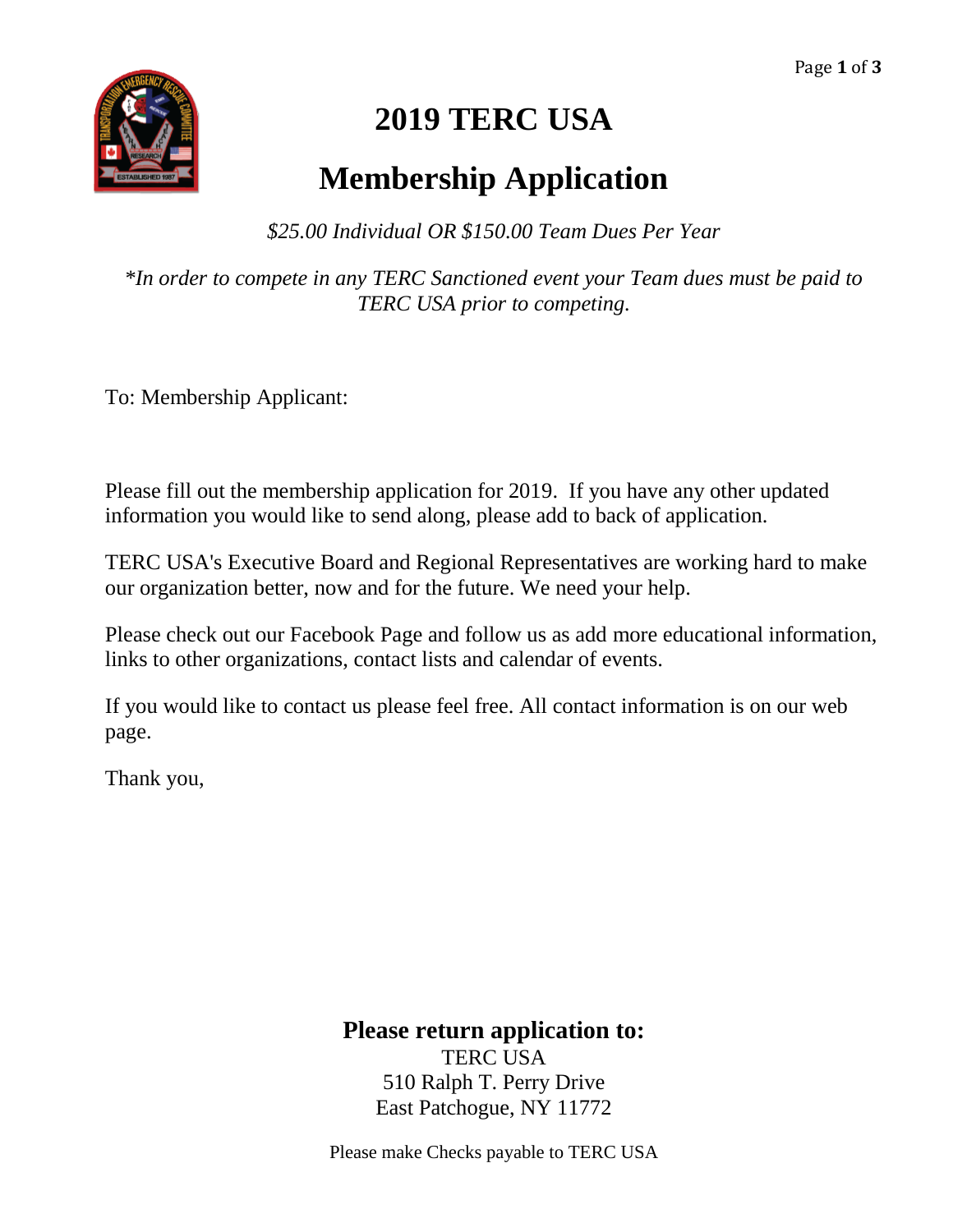| Website: www.TERCUS.com                                                                              |                     | Facebook: TERC USA                                                                                                                                                                                                             |
|------------------------------------------------------------------------------------------------------|---------------------|--------------------------------------------------------------------------------------------------------------------------------------------------------------------------------------------------------------------------------|
|                                                                                                      |                     | _____ Individual Membership \$25.00/yr. _______________________Team Membership \$150/yr.                                                                                                                                       |
|                                                                                                      |                     | New Team_______ Renewal _________ Previous TERC Membership #______________                                                                                                                                                     |
|                                                                                                      |                     | <b>New Individual Members/Judges Renewal</b>                                                                                                                                                                                   |
|                                                                                                      |                     |                                                                                                                                                                                                                                |
|                                                                                                      |                     |                                                                                                                                                                                                                                |
| City/State/ Zip Code:                                                                                | di provincia a l'an |                                                                                                                                                                                                                                |
| Phone #: Email: Email:                                                                               |                     |                                                                                                                                                                                                                                |
| <b>Fire / EMS Affiliated with:</b>                                                                   |                     |                                                                                                                                                                                                                                |
|                                                                                                      |                     |                                                                                                                                                                                                                                |
| This Section to be completed by Judges ONLY                                                          |                     |                                                                                                                                                                                                                                |
| Judges Section: Regional National International                                                      |                     |                                                                                                                                                                                                                                |
|                                                                                                      |                     |                                                                                                                                                                                                                                |
| Last Judges Clinic Attended:                                                                         |                     |                                                                                                                                                                                                                                |
|                                                                                                      |                     | Note: JUDGES MUST BE PAID INDIVIDUAL MEMBERS                                                                                                                                                                                   |
|                                                                                                      |                     |                                                                                                                                                                                                                                |
|                                                                                                      |                     | <b>Team Membership:</b>                                                                                                                                                                                                        |
|                                                                                                      |                     |                                                                                                                                                                                                                                |
| <b>Department Name:</b>                                                                              | FATABLE ISHE        |                                                                                                                                                                                                                                |
| Address: Address: Address: Address: Address: Address: Address: Address: Address: Address: Address: A |                     |                                                                                                                                                                                                                                |
| City/State/Zip Code:                                                                                 |                     |                                                                                                                                                                                                                                |
|                                                                                                      |                     |                                                                                                                                                                                                                                |
|                                                                                                      |                     | Email: Email: Email: Email: Email: Email: Email: Email: Email: Email: Email: Email: Email: Email: Email: Email: Email: Email: Email: Email: Email: Email: Email: Email: Email: Email: Email: Email: Email: Email: Email: Email |